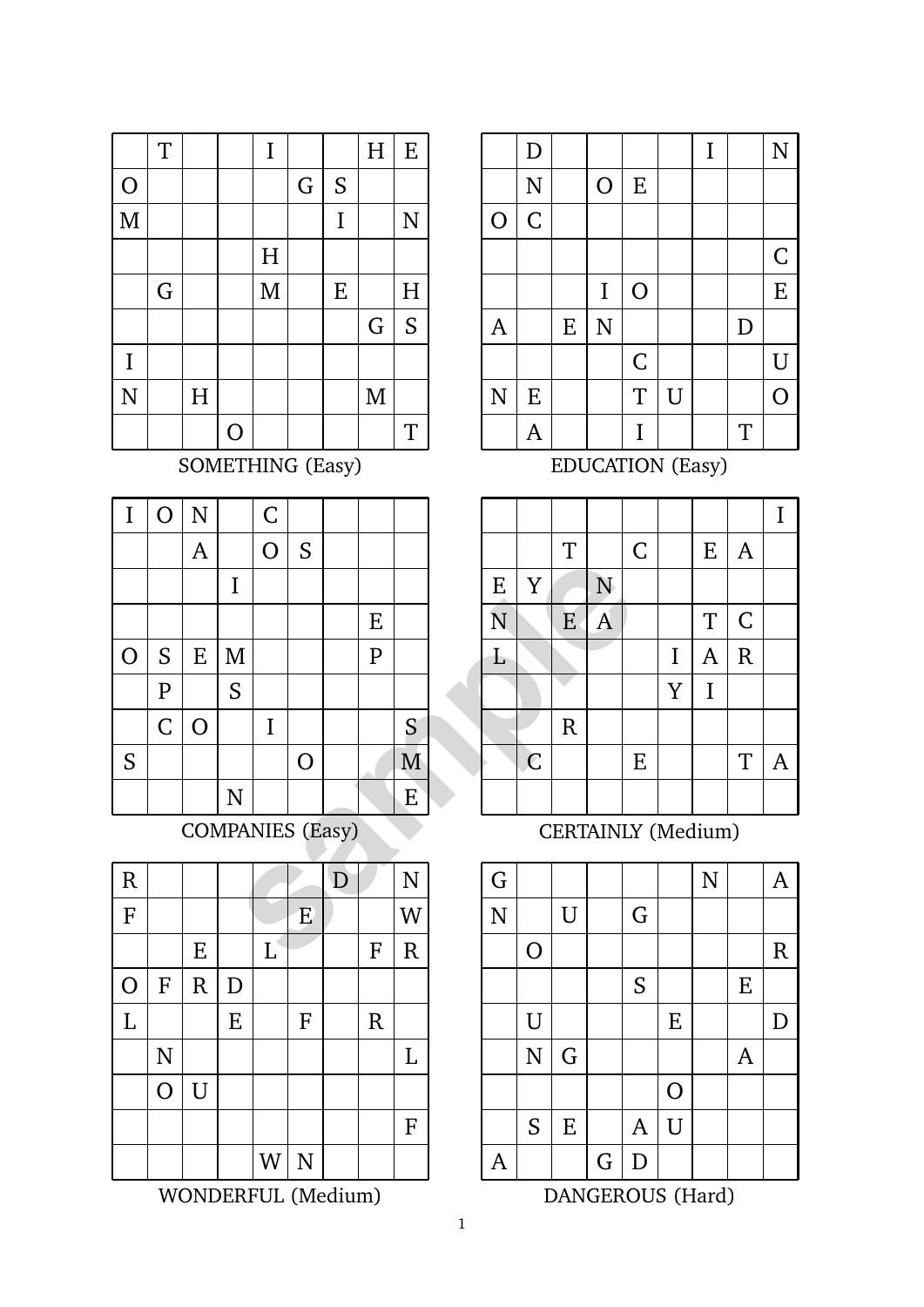| $\frac{S}{5}$        | T                     | N<br>7                | $\frac{\mathbf{M}}{10}$ | I                                           | $\displaystyle \bigcirc_{11}$ | $\frac{G}{S}$               | H                     | E                        |
|----------------------|-----------------------|-----------------------|-------------------------|---------------------------------------------|-------------------------------|-----------------------------|-----------------------|--------------------------|
| Ô                    | $\prod_{33}$          | $\prod_{32}$          | $\frac{\text{N}}{47}$   | $E_{\frac{46}{}}$                           | G                             |                             | $\prod_{1}$           | М<br>$\overline{2}$      |
| M                    | E<br>$\overline{30}$  | $\frac{G}{17}$        | $S_{\frac{31}{21}}$     | $\frac{1}{28}$                              | $\frac{1}{29}$                | I                           | $\overline{O}_3$      | N                        |
| $E_{12}$             | $\frac{\text{N}}{55}$ | S <sub>38</sub>       | $\frac{G}{18}$          | H                                           | $\prod_{56}$                  | $\frac{\text{M}}{40}$       | $\prod_{50}$          | $\overline{\Omega}_{14}$ |
| $\prod_{8}$          | G                     | Ō<br>$\frac{6}{21}$   | $\prod_{48}$            | M                                           | S <sub>51</sub>               | E                           | $\frac{\text{N}}{49}$ | $\overline{\mathrm{H}}$  |
| $H_{\frac{15}{2}}$   | $\prod_{58}$          | $\frac{\text{M}}{35}$ | $E_{\frac{52}{52}}$     | $\frac{\textstyle\bigcirc}{\textstyle{20}}$ | $\frac{\text{N}}{57}$         | $\frac{1}{39}$              | Ġ                     | S                        |
| I                    | Ω                     | $\prod_{19}$          | $\frac{H}{44}$          | $\frac{S}{45}$                              | $\frac{\text{M}}{25}$         | $\frac{N}{27}$              | $E_{42}$              | $\frac{G}{2}$            |
| N                    | $\frac{24}{5}$<br>34  | H                     | $\frac{1}{53}$          | $\frac{G}{23}$                              | $\frac{1}{54}$                | $\overline{\mathrm{O}}_{6}$ | M                     | $\overline{\prod_{13}}$  |
| $\frac{{\rm G}}{16}$ | М<br>36               | $E_{37}$              | $\overline{O}$          | $\frac{\text{N}}{43}$                       | $\prod_{22}$                  | $H_{\frac{26}{}}$           | $S_{\frac{41}{2}}$    | T                        |

SOMETHING (Easy) – Solution

| I                       | $\Omega$                           | N                      | Ε<br>$\overline{20}$    | C                    | A<br>21           | Μ<br>10                 | S<br>5                | P<br>22              | R<br>25             | A<br>40             | N<br>39               | T<br>20                       | $\frac{1}{3}$       |
|-------------------------|------------------------------------|------------------------|-------------------------|----------------------|-------------------|-------------------------|-----------------------|----------------------|---------------------|---------------------|-----------------------|-------------------------------|---------------------|
| С<br>$1\overline{7}$    | M<br>8                             | A                      | P<br>16                 | O                    | S                 | E<br>15                 | I<br>24               | N<br>25              | I<br>16             | L<br>32             | T                     | Y<br>14                       | ſ                   |
| $\frac{P}{18}$          | $\frac{E}{7}$                      | $S_{2}$                | I                       | Μ<br>6               | N<br>11           | A<br>54                 | С<br>$5\overline{5}$  | O<br>52              | E                   | Y                   | С<br>23               | N                             | $\frac{1}{1}$       |
| N<br>$\frac{1}{35}$     | I<br>38                            | М<br>46                | O<br>$\overline{4}$     | P<br>$\overline{3}4$ | $\frac{C}{43}$    | S<br>$\mathbf{1}$       | E                     | A<br>$\overline{47}$ | Ñ                   | Ι<br>$\overline{4}$ | E                     | A                             | F<br>$\overline{a}$ |
| $\overline{O}$          | S                                  | E                      | M                       | A<br>42              | I<br>44           | N<br>49                 | $\mathbf{P}$          | C<br>48              | L                   | T<br>$\mathbf{1}$   | Ÿ<br>8                | $\mathsf C$<br>$\overline{7}$ | Ņ                   |
| A<br>36                 | $\mathbf{P}$                       | $\frac{C}{45}$         | S                       | N<br>41              | E<br>33           | O<br>50                 | М<br>13               | I<br>51              | С<br>33             | $\rm R$<br>34       | A<br>26               | E<br>15                       | ŋ<br>$\overline{1}$ |
| $E_{12}$                | C                                  | O                      | A<br>19                 | I                    | М<br>27           | P<br>26                 | N<br>23               | S                    | A<br>48             | E<br>55             | R                     | L<br>47                       | $\sum_{5}$          |
| S                       | N<br>31                            | P<br>32                | $\operatorname*{C}_{9}$ | $E_{14}$             | O                 | I<br>30                 | $\frac{\text{A}}{29}$ | M                    | $\overline{Y}_{17}$ | C                   | I<br>37               | R<br>38                       | I                   |
| $\frac{\mathbf{M}}{37}$ | A<br>39                            | I<br>40                | N                       | S<br>3               | $\mathbf{P}_{28}$ | $\frac{\textsf{C}}{53}$ | O<br>56               | E                    | T<br>49             | N<br>54             | L<br>41               | I<br>46                       | $\frac{1}{5}$       |
|                         | <b>COMPANIES</b> (Easy) – Solution |                        |                         |                      |                   |                         |                       |                      |                     |                     | <b>CERTAINLY</b> (Med |                               |                     |
|                         | $\rm R$<br>L<br>13                 | ( )<br>$\overline{12}$ | W<br>40                 | F<br>$\overline{2}1$ | U<br>39           | D                       | E<br>$\mathbf{1}$     | N                    | G                   | E<br>14             | R<br>7                | S<br>30                       |                     |
|                         | F<br>D<br>14                       | N<br>11                | O<br>29                 | R<br>$\overline{27}$ | E                 | U<br>50                 | L<br>49               | W                    | N                   | D<br>18             | U                     | R<br>23                       |                     |
|                         | W<br>U                             | E                      | N                       | $\Gamma$             | D                 | Ω                       | F                     | $\mathbf R$          | $S_{\infty}$        | ∩                   | A                     | U                             |                     |



WONDERFUL (Medium) – Solution

| $\frac{E}{8}$                         | D                                                                                     | 11                  | $\frac{{\sf C}}{12}$    | A<br>3               | T<br>10                          | I                    | Ω<br>7               | N              |  |  |  |  |
|---------------------------------------|---------------------------------------------------------------------------------------|---------------------|-------------------------|----------------------|----------------------------------|----------------------|----------------------|----------------|--|--|--|--|
| $\frac{1}{20}$                        | N                                                                                     | 25                  | Ω                       | E                    | D<br>$\overline{30}$             | U<br>47              | $\frac{C}{48}$       | Ą<br>21        |  |  |  |  |
| $\overline{O}$                        | $\overline{\mathsf{C}}$                                                               | A<br>$\frac{1}{26}$ | ΙI<br>17                | $\frac{\text{N}}{6}$ | I<br>31                          | $\overline{32}$      | $E_{\frac{27}{}}$    | $\frac{1}{22}$ |  |  |  |  |
| $\frac{1}{19}$                        | U<br>51                                                                               | Ñ<br>38             | $\prod_{14}$            | $\mathop{\rm D}_5$   | $\frac{\text{E}}{15}$            | $\overline{O}$<br>50 | A<br>49              | Ć              |  |  |  |  |
| $\overline{\mathrm{C}}$ <sub>24</sub> | T<br>$\overline{52}$                                                                  | D<br>$\frac{1}{40}$ | Ī                       | O                    | Ą<br>$\overline{13}$             | N<br>53              | Ū<br>46              | E              |  |  |  |  |
| $\overline{A}$                        | Ω<br>55                                                                               | E                   | N                       | U<br>1               | $\frac{C}{9}$                    | T<br>$\overline{54}$ | D                    | I<br>16        |  |  |  |  |
| $\frac{D}{23}$                        | I<br>$\overline{41}$                                                                  | T<br>$\frac{1}{39}$ | $\frac{\mathsf{A}}{28}$ | $\overline{C}$       | $\overline{O}$<br>$\frac{1}{43}$ | E<br>$\frac{1}{44}$  | N<br>$rac{1}{37}$    | U              |  |  |  |  |
| N                                     | E                                                                                     | $\frac{C}{33}$      | D<br>$\frac{1}{29}$     | T                    | Ū                                | A<br>$\overline{34}$ | I<br>$\overline{35}$ | C              |  |  |  |  |
| U<br>18                               | Ć<br>T<br>O<br>E<br>N<br>A<br>Е<br>$\overline{45}$<br>$\overline{2}$<br>4<br>36<br>42 |                     |                         |                      |                                  |                      |                      |                |  |  |  |  |
| Solution<br>EDUCATION<br>(Easy)       |                                                                                       |                     |                         |                      |                                  |                      |                      |                |  |  |  |  |

I T C E A E Y N N E A T C L I A R Y I R C E T A T<sub>1</sub>  $\mathbf{L}$  $\sum_{3}$  $\mathbf I$  $rac{Y}{E_6}$  $\frac{C}{7}$  $\sum_{8}$  $\mathop{\rm N}_9$  $L_{10}$ Y<sub>11</sub>  $E_{12}$  $\prod_{13}$  $\frac{Y}{14}$  $\frac{14}{N}$  $\frac{A}{C^2}$  $\frac{C}{E}$  $E_{15}$  $\prod_{16}$  $\frac{16}{16}\overline{\text{E}}$   $\frac{1}{\text{N}}$   $\frac{1}{\text{L}}$   $\frac{1}{\text{C}}$   $\frac{1}{33}\overline{\text{A}}$   $\frac{1}{\text{N}}$   $\frac{1}{\text{N}}$  $\overline{Y}$ <sub>17</sub>  $\prod_{18}$  $\frac{18}{R_4}$  $\frac{12}{N_3}$  $\frac{1}{T_4}$  $\prod_{19}$ T 20 N  $\frac{A_{22!}}{L_{43}}$   $\frac{L_{43}}{I}$   $\frac{V}{N_{21!}}$  $A_{22!}$ C 23  $\operatorname*{R}_{24}$ R 25  $\frac{\mathsf{A}}{26}$ N 27  $\int_{28}$  $\frac{28}{12}$   $\frac{12}{12}$   $\frac{12}{12}$   $\frac{12}{12}$   $\frac{12}{12}$  $\frac{L}{29}$  $\frac{L}{30}$ R 31  $\frac{L}{32}$  $\frac{\overline{C}}{33}$ R 34  $\overline{\text{C}}$ <sub>35</sub>  $\frac{35}{\text{A}}$ <br> $\frac{\text{R}}{36}$  $\prod_{37}$ R 38 N 39 A 40 L 41 R 42  $\underline{\underline{L}}_{43}$  $\frac{43}{1}$ <br> $\frac{1}{1}$  $\frac{44}{N}$ <br> $\frac{21!}{C}$  $\frac{C}{45}$  $\prod_{46}$  $\frac{\mathrm{L}_7}{\mathrm{R}_3}$   $\frac{\mathrm{L}_7}{\mathrm{R}_4}$  $\frac{L}{47}$  $A_{48}$  $\frac{48}{Y}}_{17}$  $\overline{T}$  $E$ <sub>50</sub>  $\frac{1}{151}$   $\frac{1}{150}$  $\overline{\underline{\underline{I}}_{51}}$  $\overline{Y}_{\frac{52}{}}$  $\frac{52}{\text{E}}$ <br>A<sub>53</sub> N  $\frac{\text{E}\,\text{ss}}{\text{C}}$   $\frac{\text{N}}{\text{S4}}$  $\underline{\mathbf{E}}_{\mathbf{55}}$  $\overline{\text{N}}$ <sub>56</sub>  $\frac{56}{29}$  $\frac{1}{Y}$  $\frac{Y}{57}$ CERTAINLY (Medium) – Solution

G N A N U G O R S E U E D N G A O S E A U A  $\frac{R}{1}$ G D  $\frac{1}{2}$  $\frac{A}{3}$  $U_4$  $\overline{G}$  $\operatorname*{G}_{6}$  $\mathbf{R}$  $rac{S}{G}$  $\frac{N_{10}}{D}$ <br> $\frac{1}{20}$ <br> $\frac{36}{5}$ <br> $\frac{S}{9!}$  $\displaystyle \prod_{10}$ S 11 S  $\frac{\Gamma_{13}}{\Gamma_{14}}\frac{\Gamma_{15}}{\Gamma_{15}}\frac{\Gamma_{16}}{\Gamma_{16}}\frac{\Gamma_{18}}{\Gamma_{18}}\frac{\Gamma_{18}}{\Gamma_{18}}$  $\prod_{13}$ E 14 R  $A_{16}$   $N_{17}$   $G_5$   $E_{15}$   $R_{15}$  $\frac{16}{N_{17}}$  $\frac{D}{18}$  $\frac{18}{\Omega}$ <br> $\frac{\text{A}}{19}$ S 20  $\frac{\mathsf{A}}{21}$  $\sum_{\infty}$  $R_2$ <br> $\frac{23}{2}$   $\frac{1}{2}$   $\frac{1}{2}$   $\frac{1}{2}$   $\frac{1}{2}$   $\frac{1}{2}$   $\frac{1}{2}$   $\frac{1}{2}$   $\frac{1}{2}$  $\frac{23}{12} \frac{U_{27}}{O_{32}} \frac{O_{32}}{A_{33}} \frac{A_{33}}{D_{22}} \frac{1}{E_{25}} \frac{1}{N}$  $\sum_{24}$  $E_{25}$ R 26  $U_{27}$  $\frac{0}{28}$  $\frac{28}{\text{G}}$  $E_{29}$ S 30  $U_3$  $\overline{\bigcup_{32}}$  $\frac{32}{33}$  $\sum_{34}$  $rac{34}{5}$ O 36 D 37  $E_{38}$  $\frac{38}{10}$   $\frac{1}{10}$   $\frac{1}{10}$   $\frac{1}{10}$   $\frac{1}{10}$   $\frac{1}{10}$   $\frac{1}{10}$   $\frac{1}{10}$   $\frac{1}{10}$   $\frac{1}{10}$   $\frac{1}{10}$   $\frac{1}{10}$   $\frac{1}{10}$   $\frac{1}{10}$   $\frac{1}{10}$   $\frac{1}{10}$   $\frac{1}{10}$   $\frac{1}{10}$   $\frac{1}{10}$   $\frac{1}{10}$   $\bigcup_{39}$ R 40 U 41 N 42 D 43 O 44 S 45 O 46  $\overline{\mathsf{S}}$ <sub>47</sub>  $\frac{47}{10}$  $\frac{1}{10}$  $\frac{1}{10}$  $\frac{42}{10}$  $\overline{Q}_4$ D 49  $\frac{G}{50}$  $\prod_{51}$  $\frac{51}{10}$   $\frac{11}{10}$   $\frac{11}{10}$   $\frac{11}{10}$   $\frac{13}{10}$   $\frac{13}{10}$   $\frac{13}{10}$   $\frac{13}{10}$   $\frac{13}{10}$   $\frac{13}{10}$  $\underset{52}{\text{R}}$ O 53 E 54  $\sum_{55}$  $R_{\frac{56}{12}}A_{\frac{13}{12}}\overline{O_{\frac{53}{55}}}\overline{N}$  $\underset{56}{R}$ G 57

DANGEROUS (Hard) – Solution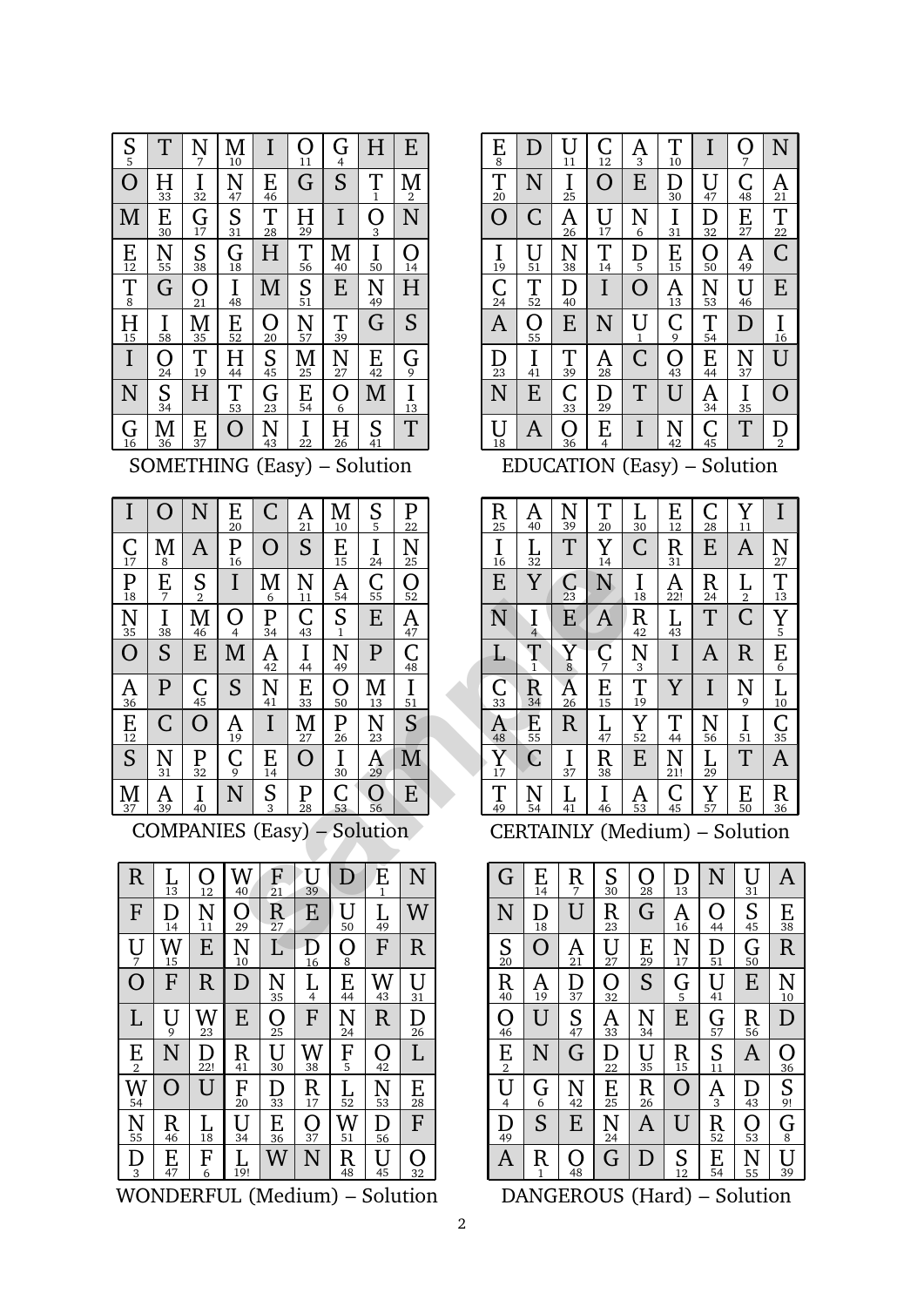| $\overline{\rm N}$ |             | $\mathbf I$  |              |                |           |                | $\mathbf M$ |   |
|--------------------|-------------|--------------|--------------|----------------|-----------|----------------|-------------|---|
|                    |             |              | ${\bf E}$    | $\mathbf I$    |           | $\overline{N}$ |             | T |
| A                  |             |              | $\mathbf{M}$ | $\rm K$        |           |                |             |   |
|                    |             |              |              |                |           |                |             |   |
| ${\bf R}$          |             |              |              |                |           |                |             | N |
|                    | ${\bf E}$   | ${\bf K}$    |              |                |           |                |             | G |
|                    | $\mathbf R$ | $\mathbf{M}$ |              | $\overline{N}$ | ${\bf E}$ |                |             |   |
|                    |             |              | $\mathbf I$  |                | T         | $\rm K$        | N           |   |
|                    |             |              | ${\bf K}$    | $\mathbf R$    |           |                |             |   |

MARKETING (Easy)

|             |                |                |              |                         |                |   | I | $\mathsf R$    |   |                  | I                       |                  | C              |
|-------------|----------------|----------------|--------------|-------------------------|----------------|---|---|----------------|---|------------------|-------------------------|------------------|----------------|
|             |                |                |              |                         | $\mathbf N$    |   |   | $\mathsf{A}$   | D |                  |                         |                  |                |
| E           | $\overline{O}$ |                |              |                         | L              | N |   |                |   |                  | E                       |                  |                |
|             |                | I              | L            |                         |                |   | T |                |   |                  |                         |                  |                |
| $\mathbf R$ |                | L              | $\mathbf{A}$ | T                       |                |   |   |                |   |                  |                         |                  |                |
| S           | $\mathbf N$    |                |              | $\rm R$                 | $\overline{O}$ |   |   |                |   |                  | $\overline{\mathbf{M}}$ | $\mathbf O$      | I              |
|             |                | $\overline{A}$ |              | I                       |                |   |   |                |   |                  |                         | $\overline{N}$   |                |
|             |                |                |              |                         |                | S |   |                | N |                  | D                       |                  | $\overline{C}$ |
|             |                |                | $\Omega$     |                         |                |   |   | I              |   |                  | $\mathsf C$             | $\mathbf R$      |                |
|             |                |                |              | <b>RELATIONS (Easy)</b> |                |   |   |                |   |                  |                         | <b>CONFIRMEI</b> |                |
| N           | T              |                |              |                         |                |   | M |                | E | $\boldsymbol{F}$ |                         | $\overline{O}$   |                |
|             |                |                |              | M                       |                |   |   | $\overline{O}$ |   |                  |                         |                  | j              |
|             | D              |                | E            |                         | T              |   | N |                |   |                  |                         |                  |                |

| $\overline{N}$ | T           |             |                |                |   |             | M              |                |
|----------------|-------------|-------------|----------------|----------------|---|-------------|----------------|----------------|
|                |             |             |                | M              |   |             |                | $\overline{O}$ |
|                | D           |             | ${\bf E}$      |                | T |             | $\overline{N}$ |                |
|                |             |             | $\overline{C}$ |                |   | D           |                |                |
| ${\bf E}$      |             |             |                | $\overline{O}$ |   |             |                | M              |
| $\overline{U}$ | $\mathsf C$ |             | $\mathbf D$    | T              |   |             |                |                |
|                |             | $\mathbf T$ |                |                | S |             |                | N              |
|                |             | S           | $\mathbf M$    |                |   |             |                |                |
|                |             |             |                |                |   | $\mathsf C$ |                |                |

DOCUMENTS (Medium)

|                |                |           |                | ${\bf E}$    | ${\bf P}$      | $\overline{A}$ |             |   |
|----------------|----------------|-----------|----------------|--------------|----------------|----------------|-------------|---|
|                |                | T         | $\overline{O}$ |              |                |                |             |   |
|                |                | ${\bf E}$ | ${\bf R}$      | $\mathbf{A}$ |                |                |             |   |
|                | $\mathbf R$    |           |                | $\mathbf I$  | $\overline{O}$ | E              | G           |   |
|                |                |           |                | ${\bf P}$    |                | $\overline{T}$ |             |   |
|                |                |           |                | $\mathsf{R}$ |                | $\overline{O}$ |             | I |
| $\mathbf{A}$   | $\overline{O}$ | $\rm I$   |                |              |                |                | $\mathbf R$ |   |
| $\overline{T}$ |                |           |                |              | $\overline{N}$ |                |             |   |
| $\mathbf N$    |                |           | I              |              |                |                |             |   |

OPERATING (Easy)

|              | $\mathbf I$             |                    | $\overline{C}$ |                |                |             |             |
|--------------|-------------------------|--------------------|----------------|----------------|----------------|-------------|-------------|
| D            |                         |                    |                |                |                |             |             |
|              | E                       |                    |                | $\overline{N}$ |                |             | $\mathsf C$ |
|              |                         |                    | I              |                | $\mathbf{M}$   | ${\bf E}$   |             |
|              |                         |                    |                | D              | $\overline{C}$ |             |             |
|              | $\overline{\mathbf{M}}$ | $\overline{O}$     | ${\bf E}$      |                | $\mathbf I$    | $\mathbf R$ |             |
|              |                         | $\overline{\rm N}$ |                |                |                |             |             |
| $\mathbf{N}$ | $\mathbf D$             |                    | $\overline{O}$ | $\mathbf M$    | ${\bf E}$      | $\mathbf I$ |             |
|              | $\overline{C}$          | $\mathbf R$        |                | ${\bf E}$      | $\overline{O}$ |             |             |

CONFIRMED (Medium)



BOYFRIEND (Hard)